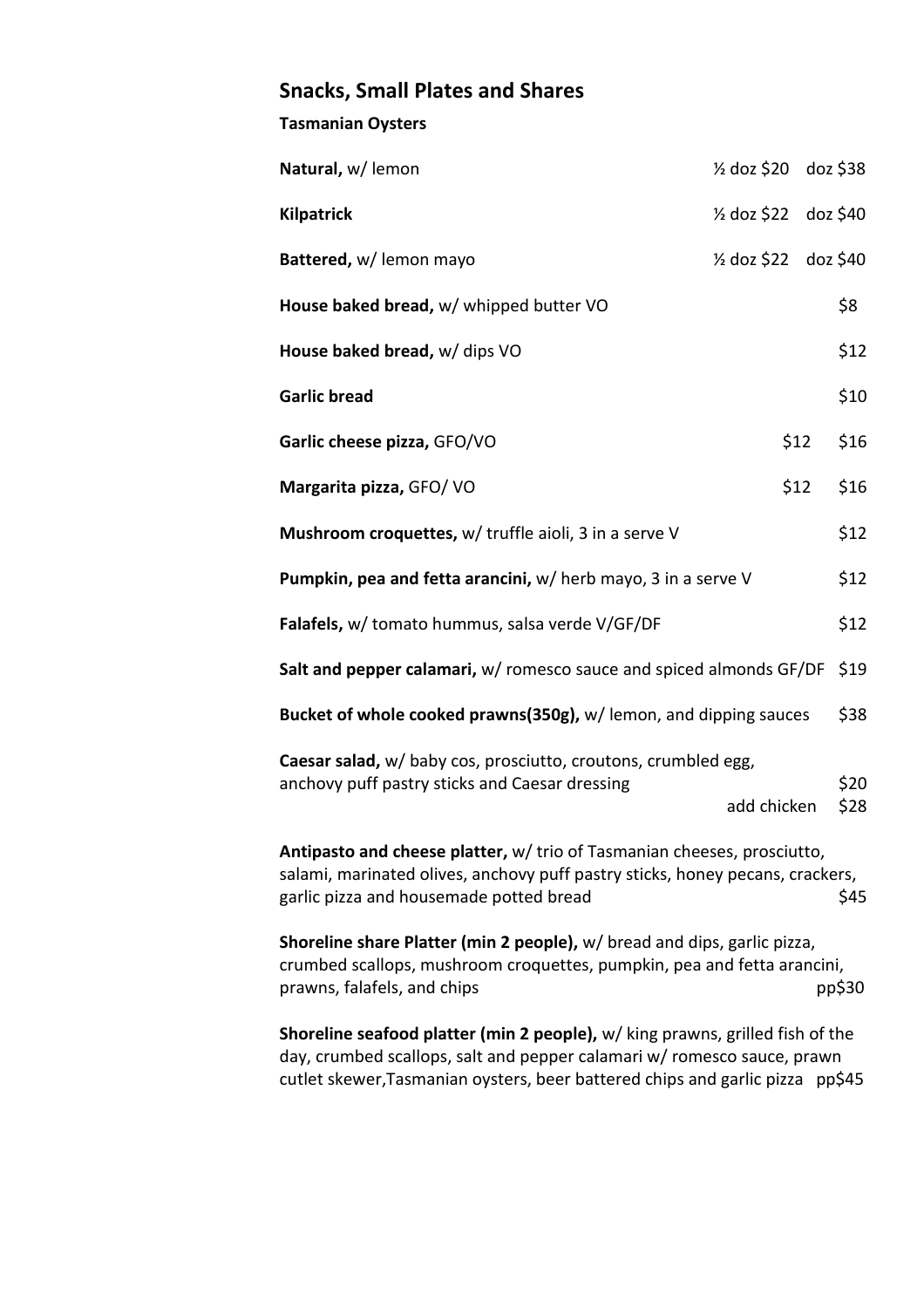## **Shoreline Favourites**

|      | \$32                                                                                                                                                                                                                                                                                     |
|------|------------------------------------------------------------------------------------------------------------------------------------------------------------------------------------------------------------------------------------------------------------------------------------------|
|      |                                                                                                                                                                                                                                                                                          |
|      | \$36                                                                                                                                                                                                                                                                                     |
|      | \$32<br>\$42                                                                                                                                                                                                                                                                             |
|      |                                                                                                                                                                                                                                                                                          |
| \$26 | \$39                                                                                                                                                                                                                                                                                     |
|      | \$28                                                                                                                                                                                                                                                                                     |
|      | \$44                                                                                                                                                                                                                                                                                     |
|      | \$35<br>\$42<br>\$36<br>\$34<br>\$36                                                                                                                                                                                                                                                     |
|      | \$3<br>\$6                                                                                                                                                                                                                                                                               |
|      | \$8                                                                                                                                                                                                                                                                                      |
|      | market price<br>market price<br>Stir fried wild rice, w/ mushrooms, broccolini, snow peas and Laud's<br>All grill items come w/ your choice of sauce, chips and slaw or choice of side<br>600g \$35<br>1.2kg \$65<br>Creamy mushroom, Pepper, Gravy, Red Wine Jus, Garlic Butter, Apple, |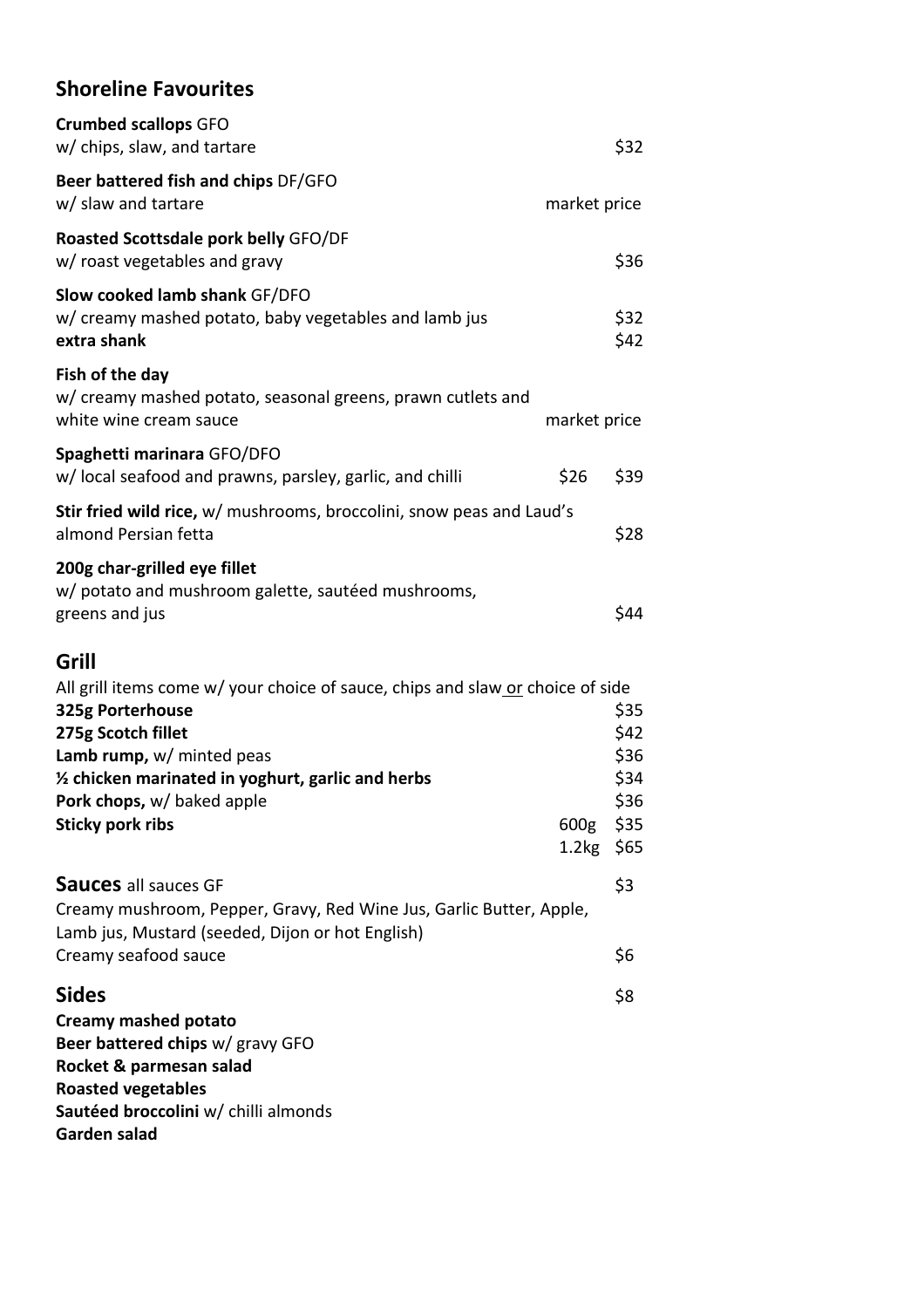| All parmigiana's and schnitzels available in chicken GFO and plant based<br>and are all served with chips and slaw GFO/VO/DF cheese available                                                                                                                                                |      |  |
|----------------------------------------------------------------------------------------------------------------------------------------------------------------------------------------------------------------------------------------------------------------------------------------------|------|--|
| <b>Plain schnitzel</b>                                                                                                                                                                                                                                                                       | \$24 |  |
| Parmigiana                                                                                                                                                                                                                                                                                   |      |  |
| <b>Traditional</b>                                                                                                                                                                                                                                                                           | \$26 |  |
| Nepalese, w/ curry sauce                                                                                                                                                                                                                                                                     | \$28 |  |
| <b>Indian, w/</b> butter chicken sauce and papadam                                                                                                                                                                                                                                           | \$28 |  |
| Hawaiian, w/ ham and pineapple                                                                                                                                                                                                                                                               | \$28 |  |
| Meat lovers, w/ ham, bacon, pepperoni<br>and chipotle pulled pork                                                                                                                                                                                                                            | \$30 |  |
| Surf and barn, w/ grilled prawn cutlets                                                                                                                                                                                                                                                      | \$35 |  |
| <b>Aussie, w/ BBQ sauce, bacon and fried egg</b>                                                                                                                                                                                                                                             | \$28 |  |
| <b>Peperonata, w/</b> sweet and sour capsicum,<br>onion and tomato VO                                                                                                                                                                                                                        | \$28 |  |
| Benedict, w/ ham, fried egg and Hollandaise                                                                                                                                                                                                                                                  | \$30 |  |
| Mexican, w/ chipotle pulled pork, jalapenos, guacamole and<br>corn chips                                                                                                                                                                                                                     | \$30 |  |
| Double decker parmigiana, 2 schnitzels both topped with Napoli<br>and cheese on top of each other                                                                                                                                                                                            | \$45 |  |
| Kids Meals w/ ice cream and kids sized soft drink<br>Hawaiian pizza<br>Margarita pizza<br>Pasta w/ Napoli sauce<br>Popcorn chicken w/ chips or vegetables<br>Fish w/ chips or vegetables<br>Grilled chicken w/ chips or vegetables<br>Chicken Parmigiana or Schnitzel w/ chips or vegetables | \$12 |  |
| <b>Desserts</b><br>Pina colada panna cotta GFO/V<br>w/ coconut panna cotta, glazed pineapple, toasted coconut and<br>rum granita                                                                                                                                                             | \$14 |  |
| <b>Chocolate fondant</b><br>w/ Frangelico ice cream                                                                                                                                                                                                                                          | \$14 |  |
| Apple and rhubarb crumble<br>w/ dollop cream                                                                                                                                                                                                                                                 | \$14 |  |
| <b>Sticky date pudding</b><br>w/ toffee sauce and vanilla bean ice cream                                                                                                                                                                                                                     | \$14 |  |